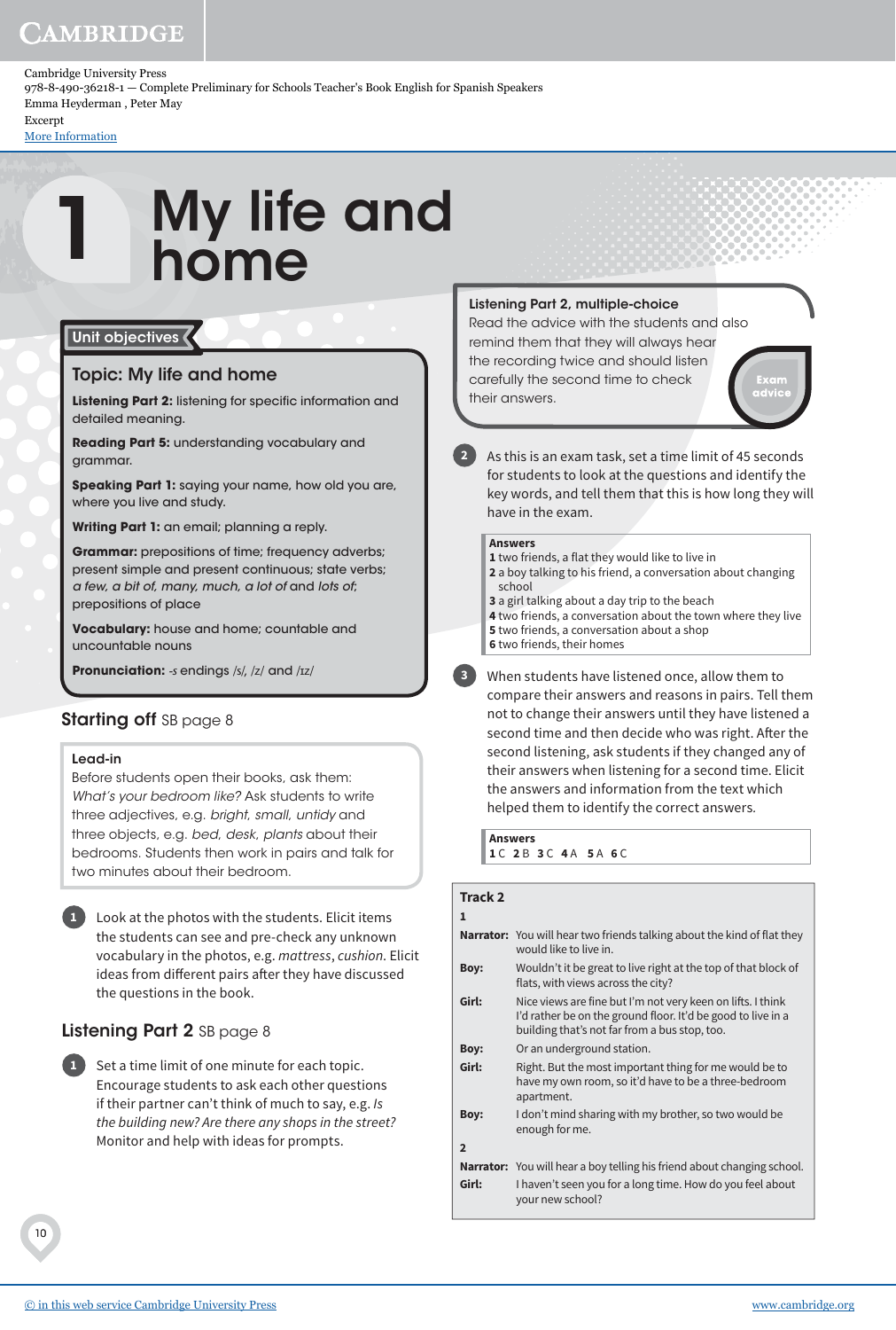[More Information](www.cambridge.org/9788490362181)

| Boy:       | Well, before I moved at the beginning of January, I thought<br>it'd be difficult to make friends with people in my new<br>class, but they've given me a really warm welcome. Of<br>course I'm a bit sad that I don't see anyone from my<br>previous school, but there's nothing I can do about that.<br>My studies seem to be going better than I'd expected, too,<br>so making the change hasn't been too hard, really. |
|------------|--------------------------------------------------------------------------------------------------------------------------------------------------------------------------------------------------------------------------------------------------------------------------------------------------------------------------------------------------------------------------------------------------------------------------|
| 3          |                                                                                                                                                                                                                                                                                                                                                                                                                          |
|            | Narrator: You will hear a girl talking about a trip to the beach.                                                                                                                                                                                                                                                                                                                                                        |
| Boy:       | How was your day out?                                                                                                                                                                                                                                                                                                                                                                                                    |
| Girl:      | Great! The bus left early on Saturday so I had to get up at 5<br>a.m., but that meant we got to the beach really early.                                                                                                                                                                                                                                                                                                  |
| Boy:       | Did you go for a swim?                                                                                                                                                                                                                                                                                                                                                                                                   |
| Girl:      | Yes, I thought I would enjoy that but it was a bit cold so<br>we hired a little boat instead and sailed round the bay.<br>That was fun, too, but not as much as having a game of<br>volleyball. We're going there again in July when it'll be<br>too hot for beach sports, but swimming in the sea will be<br>wonderful!                                                                                                 |
| 4          | Narrator: You will hear two friends talking about the town where                                                                                                                                                                                                                                                                                                                                                         |
| Girl:      | they live.<br>It's quite a good place to live, isn't it? I mean, for a small<br>town.                                                                                                                                                                                                                                                                                                                                    |
| Boy:       | Yes, and it's probably about the right size, too. In bigger<br>places there are problems like street crime, especially at<br>night, but here you feel safe anywhere, really.                                                                                                                                                                                                                                             |
| Girl:      | That's true, although everywhere you go round here,<br>the roads are really busy. All that noise and pollution is<br>horrible early in the morning.                                                                                                                                                                                                                                                                      |
| Boy:<br>5  | I know. I wish people would walk or go by bike instead.                                                                                                                                                                                                                                                                                                                                                                  |
|            | <b>Narrator:</b> You will hear a boy talking to a friend about a shop.                                                                                                                                                                                                                                                                                                                                                   |
| Girl:      | I don't really know this part of town. Where's the best place<br>to buy a t-shirt?                                                                                                                                                                                                                                                                                                                                       |
| Boy:       | The little shop on the corner isn't bad. The range of things<br>there is a bit limited but just about everything is amazingly<br>good value, especially if you compare it to the bigger<br>shops.                                                                                                                                                                                                                        |
| Girl:      | The one opposite the station?                                                                                                                                                                                                                                                                                                                                                                                            |
| Boy:       | Yes, you can find almost anything you want there but it<br>always seems to be really crowded, with lots of people<br>waiting to pay because it's short of staff.                                                                                                                                                                                                                                                         |
| Girl:<br>6 | Thanks - I'll definitely avoid that one.                                                                                                                                                                                                                                                                                                                                                                                 |
|            | <b>Narrator:</b> You will hear two friends talking about their homes.                                                                                                                                                                                                                                                                                                                                                    |
| Boy:       | I like my room, though I haven't got much space for my<br>things.                                                                                                                                                                                                                                                                                                                                                        |
| Girl:      | Mine's about the right size really, but I know what you<br>mean. My cupboards and shelves are far too small.                                                                                                                                                                                                                                                                                                             |
| Boy:       | At least mine's got big windows, so I get plenty of sunshine.                                                                                                                                                                                                                                                                                                                                                            |
| Girl:      | I do too, though it's a pity I can't turn the central heating up<br>in winter.                                                                                                                                                                                                                                                                                                                                           |
| Boy:       | Does it get noisy? It can do at my place, especially in the<br>morning rush hour.                                                                                                                                                                                                                                                                                                                                        |
| Girl:      | My flat mate complains about traffic noise waking her<br>up too! But I'm on the inside of the building, so I hardly<br>notice it.                                                                                                                                                                                                                                                                                        |

# Extension idea

Photocopy audioscript 2 so that students can identify why the other two choices were wrong. This will show them that, although all three topics in the choices are mentioned, there is a clear reason why two of them are not correct.

**4** Give students a minute to think alone and note down some ideas to share with the group and then about four minutes to discuss them as a group. You could allow less time if necessary and ask half the groups to start from the bottom and work their way up.

# Grammar SB page 9 Prepositions of time



**5** Ask the students to try to do the exercise alone. Check the answers to the exercise and elicit or point out any problematic areas:

We use 'in' with parts of the day (in the morning, afternoon, evening) but we say 'at night'. We say 'in the morning' but 'on Saturday morning'. We say 'in July' but 'on 21 July'. In British English we say 'at the weekend' but in American English we say 'on the weekend'.

**Answers 2** In **3** at **4** in **5** on



**6** Allow students to compare their answers in pairs and then work together to add extra expressions. Encourage them not to just write different months or clock times but to think of useful expressions.

#### **Answers**

at: half past four, 5 o'clock, bedtime in: the afternoon, winter, 2020, the holidays, July on: 25 May, Sundays, my birthday, weekdays

**Students could do Grammar reference: Prepositions of time, page 116, at this point or for homework.**

# Extension idea

Tell students to write three sentences about themselves using prepositions of time. Two should be true and one false. Their partner has to guess the false sentence*.*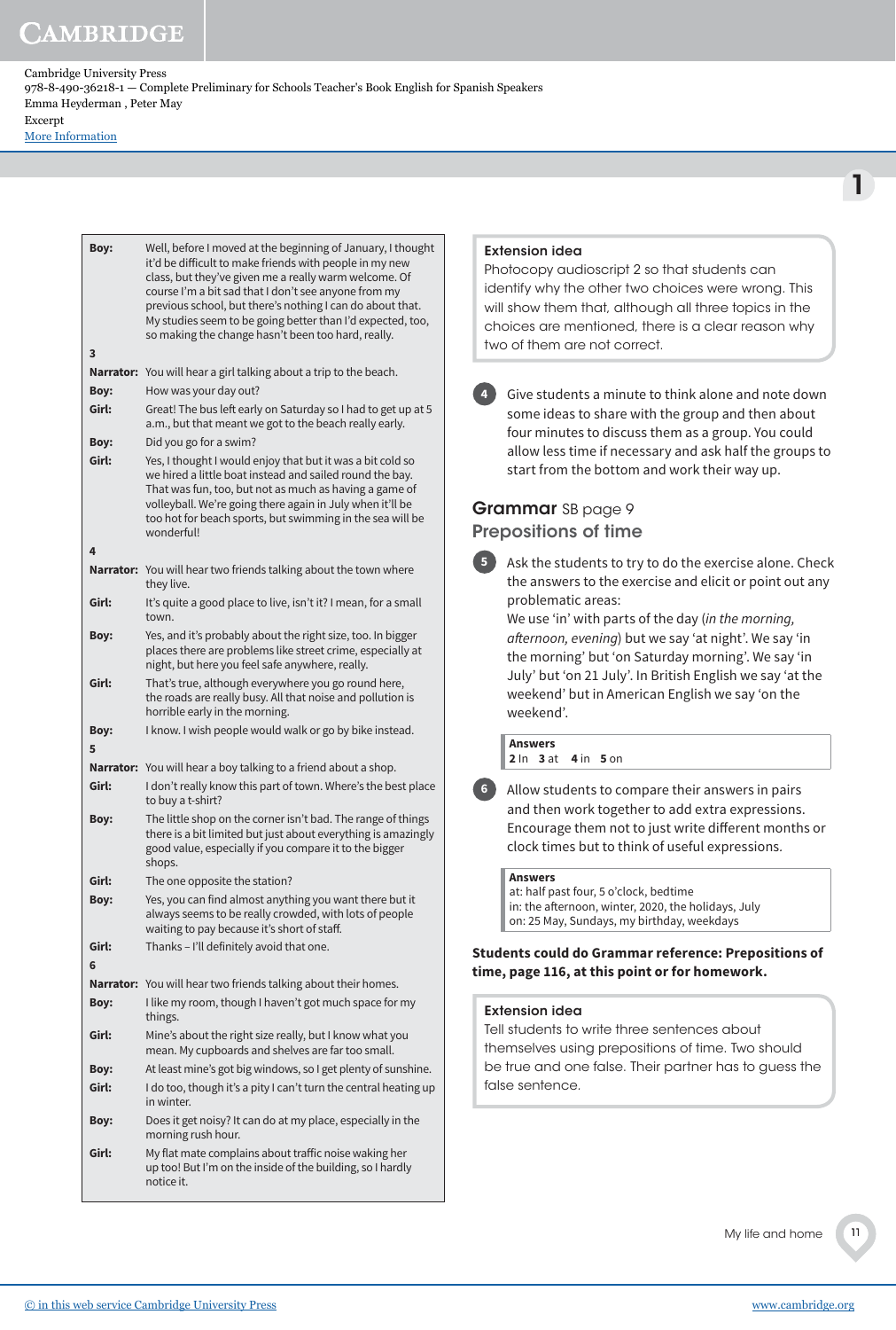# **AMBRIDGE**

Cambridge University Press 978-8-490-36218-1 — Complete Preliminary for Schools Teacher's Book English for Spanish Speakers Emma Heyderman , Peter May Excerpt

[More Information](www.cambridge.org/9788490362181)

1

**7** Put students into pairs. Set a time limit for students to discuss the photos. When students have finished, say to the class: I do this on Saturday morning. Ask students to guess which photo you are talking about (going shopping). Ask students to do the same with a new partner. One student tells their partner when they or other people do an activity and their partner guesses the activity.

- **Grammar reference page 116: Prepositions of time**
- **Workbook page 4**

# Grammar SB page 10 Frequency adverbs

# Lead-in

Put students into pairs. Ask the students to think about three activities that they do and one activity they don't do. (Tell the students to write the activities down because they will talk about them in Exercise 3.) Set a time limit of one minute, then ask pairs to discuss.



**1** When students have finished reading, they work in pairs to discuss their ideas. Ask students what they eat for breakfast, what time they eat breakfast, lunch and dinner and what time they go to bed.

**2** Point out that all the answers can be found in the text in Exercise 1. Elicit the answers and the information in the text which illustrates them.

#### **Answers**

**1** before **2** be + frequency adverb **3** at the end of a sentence

**3** Before students do the exercise, check that they understand occasionally, every two hours, almost every day, hardly ever. Elicit sentences from different students.

#### **Answers**

- **2** I check my phone for messages every two hours.
- **3** I'm never late for school.
- **4** I sometimes write emails to friends.
- **5** I don't always have lunch at home.
- **6** I'm sleepy in the morning almost every day. **7** I hardly ever go out on Monday nights.
- **8** I stay in bed late most weekends.

**Students could do Grammar reference: Frequency adverbs. Exercise 1, page 116, here or for homework.** **4** When students have finished, elicit some of the similarities and differences that the students found.

# Fast finishers

Students work in pairs to try to make three more sentences that are true for both of them, e.g. A: I always do my homework in my bedroom. B: Me too.

**5** Elicit what activities the photos show. Refer the students back to the frequency adverbs and time expressions in Exercise 3 and encourage them to use as many different ones as possible. Set a time limit of three or four minutes and ask students who finish more quickly to think of other activities they can talk about. Elicit sentences from different pairs.

# Extension idea

Students work in groups of three. Tell them to find something which is true for all three of them, using an adverb of frequency, e.g. *We never go to school on Saturdays.* When they are ready, each group takes turns to read out their sentence without the adverb of frequency, e.g. *We go to school on Saturdays.* The other groups have to guess what the full sentence is. The first group to guess and say the sentence correctly wins a point.

 **Grammar reference page 116: Frequency adverbs Workbook page 6**

# Reading Part 5 SB page 10

#### Lead-in

Write the words *flat* and *house* on the board. Elicit what the difference between them is and that both of them can be referred to as homes. Have a class survey of how many students live in a flat or a house.



**1** Look at the photos with the students and elicit or check the words: (block of) flats, tree house, motorhome, yacht. When students have discussed the question, write any new vocabulary elicited on the board for students to note down in their books.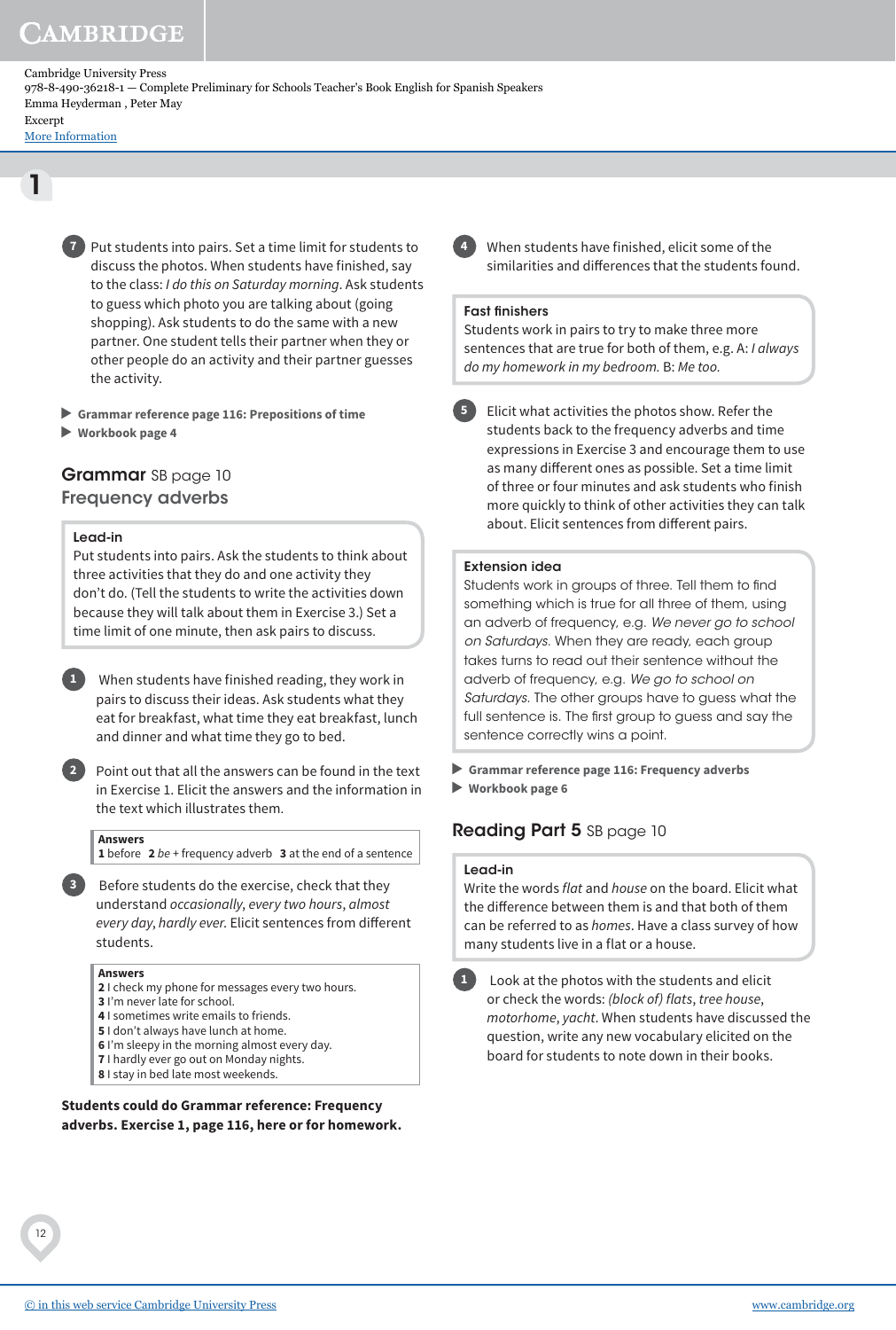# **AMBRIDGE**

Cambridge University Press 978-8-490-36218-1 — Complete Preliminary for Schools Teacher's Book English for Spanish Speakers Emma Heyderman , Peter May Excerpt

[More Information](www.cambridge.org/9788490362181)

# Background information

The world's largest house could be the official residence of the Sultan of Brunei. It has 1,788 rooms, 257 bathrooms, five swimming pools and a 110-car garage.

A Berlin architect, Van Bo Le-Mentzel, has designed a 1m $^2$  house that you can carry around. It weighs 40  $\,$ kg and you can stand it upright during the day or lie it flat at night.

About 22,000 people in the UK live on houseboats. In 2009, a man from London built himself a tree house and lived in it for six months.

# Reading Part 5, multiple-choice cloze

Look at the advice with the students. Elicit why each point is useful, e.g. reading the text quickly helps them to understand what it is about. Looking at the words before and after a gap can help, e.g. the words 'mother' and 'father' show which word to choose in the gap. For the third piece of advice, tell them that, if they aren't

sure of the correct answer, by reading the whole sentence aloud (or in their heads during an exam) they can often hear which one sounds correct.



**2** Elicit why it's a good idea to do this exercise (to get a general idea of the text). Set a strict time limit of two minutes and then elicit the answers.

#### Answers **1** article **2** D

**3** She goes to lots of places and does exciting things. Her education takes place on the boat. Living on a boat has some disadvantages. She doesn't usually feel afraid when she's on the boat.

**3** Remind students about the last piece of advice in the Exam advice box and to try each word in the gap to see which sounds correct if they aren't sure of the answers. The reading paper consists of six exercises in 45 minutes, so allow a time limit of seven minutes to reflect the time they will have in the exam. When students have finished, ask them how useful they found the exam tips.

# Fast finishers

Tell students who finish early to look at the last paragraph and think about words which could be gapped and what choices examiners might give.

# **Answers 1** D **2** B **3** D **4** C **5** A **6** C

**4** Look at the first point with the whole class and elicit good and bad things about going to different places. Allow five minutes for the students to discuss all the points. Have a class discussion of the questions when they have finished.

**5** Students start by discussing the good points about her life, e.g. she meets different people and learns about the world and then the bad, e.g. she doesn't have close friends who she sees all the time. Monitor and help where necessary. The students then try to agree on whether her life is good or not.

# Extension idea

Students work in pairs and use the information in the text and their own imaginations to write a short interview with Sonia about her life. Encourage them to use questions using *How often do you…?* to practise adverbs of frequency. Set a time limit of five minutes and then allow students to practise their interviews in pairs. Nominate pairs to act out their interviews in front of the class.

 **Workbook page 6**

# Grammar SB page 12 Present simple and present continuous

#### Lead-in

Tell students to close their eyes and imagine they are on holiday looking at a view. Give the students 30 seconds to think and then put them in pairs to describe where they are and what they can see.

**1** Remind the students of the article about Sonia on page 11 and elicit anything they can remember about her life. Look at the example with the class and then ask them to complete the exercise alone or in pairs if you think some need more help. When students have finished the exercise, ask them to make sentences about their own lives for each of the uses (a–e).

**Answers 2** d **3** a **4** b **5** c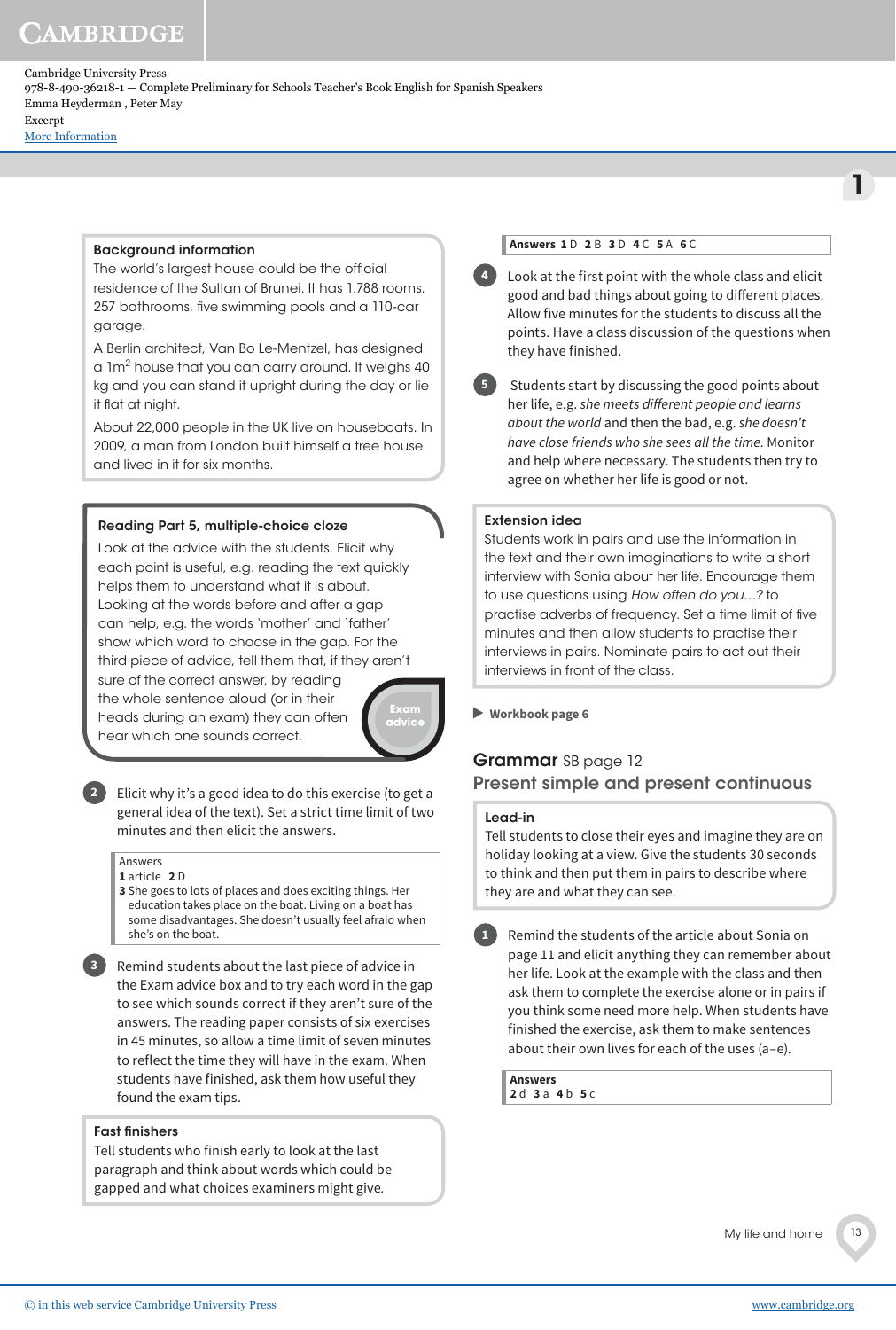[More Information](www.cambridge.org/9788490362181)

1

**2** Look at the photo with the students. Elicit what they can see and ask students to guess what Molly might write about her holiday, e.g. She goes swimming a lot.

Look at the first sentence and elicit why Molly has used the present continuous (she is writing at the present moment – now). Check answers and for each answer, ask students to identify which use in Exercise 1 it corresponds to (1 d, 2 d, 3 c, 4 d, 5 c, 6 a, 7 a, 8 b, 9 a, 10d, 11d, 12c). Point out that 10 is a special case – the wind is blowing at the time they leave the house every morning – not at the current time.

#### **Answers**

**2** am / 'm sitting **3** has **4** am / 'm looking **5** love **6** stay **7** go **8** is getting / 's getting **9** leave **10** is blowing **11** am / 'm having **12** don't want

**3** Monitor and help the students where necessary. If students have problems with question 3, point out that when who is the subject of a present simple question, we don't need to use the auxiliary verb 'do' in the question. Elicit that, in this case, who refers to the person watching the most TV in the house. Give them an example to illustrate the difference: Who do you send texts to? Who sends texts to you?

#### **Answers**

- **1** What does 'habit' mean?
- **2** Does the school bus stop in your street?
- **3** Who watches the most TV in your house?
- **4** Do you prefer to get up early or late?
- **5** Is everyone talking to their partners at the moment?
- **6** What colour clothes are you wearing today?
- **7** Who is sitting behind us in this lesson?
- **8** What do you sometimes forget to do in the morning?



**4** When students have asked and answered in pairs, elicit questions and answers from the class to check that they have formed the questions and answers correctly.

**5** Encourage students to write alternate questions in the present simple and present continuous so that, even if some students don't finish the activity, they have got at least some questions in both the present simple and present continuous.

**6** When students have finished the exercise, drill all the words with the class to make sure they say them correctly.

#### **Answers**

/s/: forgets, gets, likes, speaks, thinks, walks, wants, works /z/: belongs, does, goes, lives, loves, plays, prefers, sees, studies, wears

/iz/: catches, changes, chooses, finishes, passes, practises, uses, washes

**7** Set a time limit of one minute per student, then elicit sentences and check the pronunciation of the third person -s ending. Stronger students can give each other feedback on their pronunciation.

**8** Look at the two example questions with the class before they work in pairs and then monitor and prompt students with ideas if necessary, e.g. Who do you want to ask a question about? Do you want to use a question word or make a Yes / No question? Elicit questions and answers from different pairs.

# **Students could do Grammar reference: Present simple and present continuous, Exercise 1, page 117, either before or after the extension activity or for homework.**

#### Extension idea

Students form different questions by taking turns to add one word at a time. If one student thinks another has made a mistake, they can challenge them to complete the question, e.g. *A: Who B: does A: you B: Complete the question!* Start with a whole-class example. Say a question word, e.g. *Where* and elicit a word which could follow it. Write the words on the board as you elicit them and, if you think someone has made a mistake, see if they or other students can complete a grammatically correct question. If not, cross out the wrong word and continue. Students then do the same thing in groups.

- **Grammar reference page 117: Present simple and present continuous**
- **Page 118 Grammar reference: State verbs**
- **Workbook page 6**

# **Vocabulary** SB page 13 House and home; countable and uncountable nouns

#### Lead-in

Put students into groups of four. Tell students you are going to give them a letter of the alphabet and they have to write five things beginning with that letter that may be found in a house. Give an example: B - book, bed, bedroom, bottle, baby. As soon as they have five things, they put their hand up and read them out. If all the words are correct, they get a point. Use: C, M, P, S.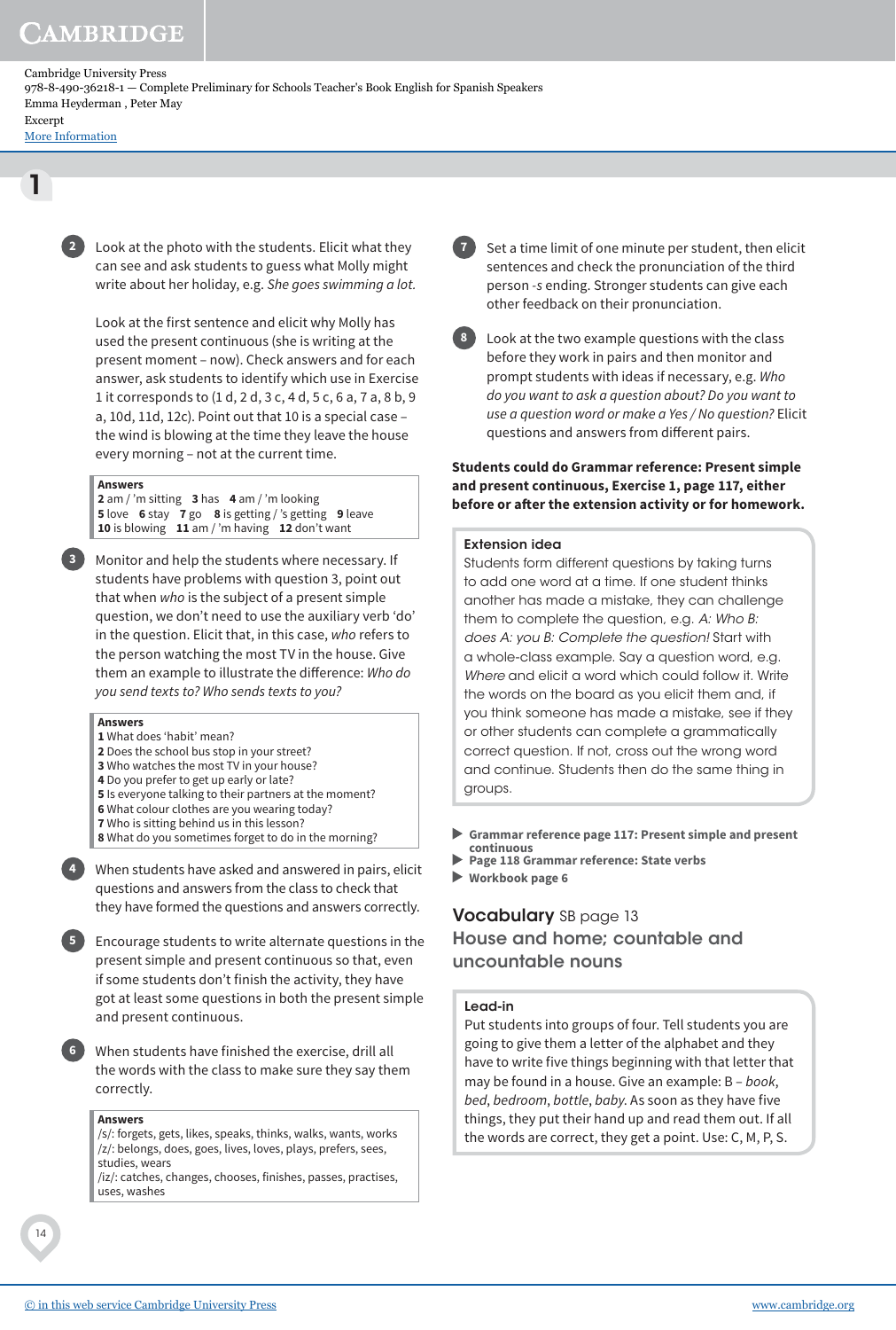[More Information](www.cambridge.org/9788490362181)

**1** Ask students what they can see in the photos, then put them in pairs to discuss what their homes have and haven't got.

**2** Ask students to work in pairs. Ask students to match as many of the words as they can but, if they don't know any of the words, to leave them. Point out that more than one answer may be possible as some items can be found in more than one room. Elicit the answers and check the meanings of each word. Drill the words to make sure the students pronounce them correctly.

# Fast finishers

If some pairs finish quickly, ask them to think of more items that you can find in each room. They can then share these with the rest of the class when everyone has finished the exercise.

#### **Suggested answers**

- A: Living room: armchair, cushions, rug, sofa
- B: Bedroom: blankets, chest of drawers, cupboards, duvet, mirror, pillow, wardrobe
- C: Bathroom: bath, cupboards, mirror, taps, toilet, towels D: Kitchen: cooker, cupboards, dishwasher, fridge,
- microwave, sink, taps, washing machine

# Extension idea

Draw one of the words from Exercise 2 on the board and elicit what it is. Tell the students to close their books so they can't look at the list of words. Invite students to take turns to draw a different item on the board. The other students have to guess what it is. Either allow the student who guessed to draw the next item or invite different students who volunteer.

**3** Discuss any words which are uncountable in English, e.g. information, advice but countable in the students' L1 (native language).

Point out that the pronunciation of the plural -s of countable nouns follows the same rules as the third person -s that the students looked at earlier in the unit. Drill taps /s/, sofas /z/ and fridges /ɪz/ to illustrate the difference.

**Answers** furniture

**4** Elicit the answers and point out that some words can be both countable and uncountable, e.g. glass (U) the material – glass (C) the thing you drink out of; hair (U) all the hair on your head  $-$  hair (C) individual hairs.

1

**Students could do Grammar reference: Countable and uncountable nouns, Exercise 1, page 118, at this point or for homework.**

#### **Answers**

[U] tells you the noun is uncountable; [C] tells you the noun is countable.

**5** Elicit items from Exercise 2 that students said could be found in the kitchen (cooker, cupboards, dishwasher, fridge, microwave, sink, taps, washing machine). Elicit that these are all countable items. Allow weaker students to work in pairs. Set a time limit of two minutes and then elicit ideas (e.g. U: water, heating, food, soap; C: apples, chairs, knives).

# Grammar SB page 13

a few, a bit of, many, much, a lot of and lots of

# Lead-in

Tell the students to write the following headings in their notebooks: Time, TV, Homework.

Dictate words for each category. Students have to write them under the correct heading. Dictate: programmes, exercises, hours, essays, minutes, shows. Elicit the answers (Time – hours, minutes; TV – programmes, shows; homework – exercises, essays). Ask the class what the difference is between the headings and the other words (the headings are all uncountable and the other words are all countable).

**1** Look at question 1 with the class and ask them to find the phrase 'a few' in the speech bubble (we play a few video games). Ask whether games is countable or uncountable and elicit that the correct choice is countable.

# **Answers**

**1** countable **2** uncountable **3** uncountable **4** countable

**2** Look at the first one with students and elicit the correct answer. Ask why 'a bit of' is correct (make-up is uncountable) and why much is correct (make-up is uncountable and this is a negative).

**Students could do Grammar reference: a few, a bit of, a little, many, much, a lot of and lots of, Exercise 2, page 119, at this point or for homework.**

My life and home

[© in this web service Cambridge University Press](www.cambridge.org) www.cambridge.org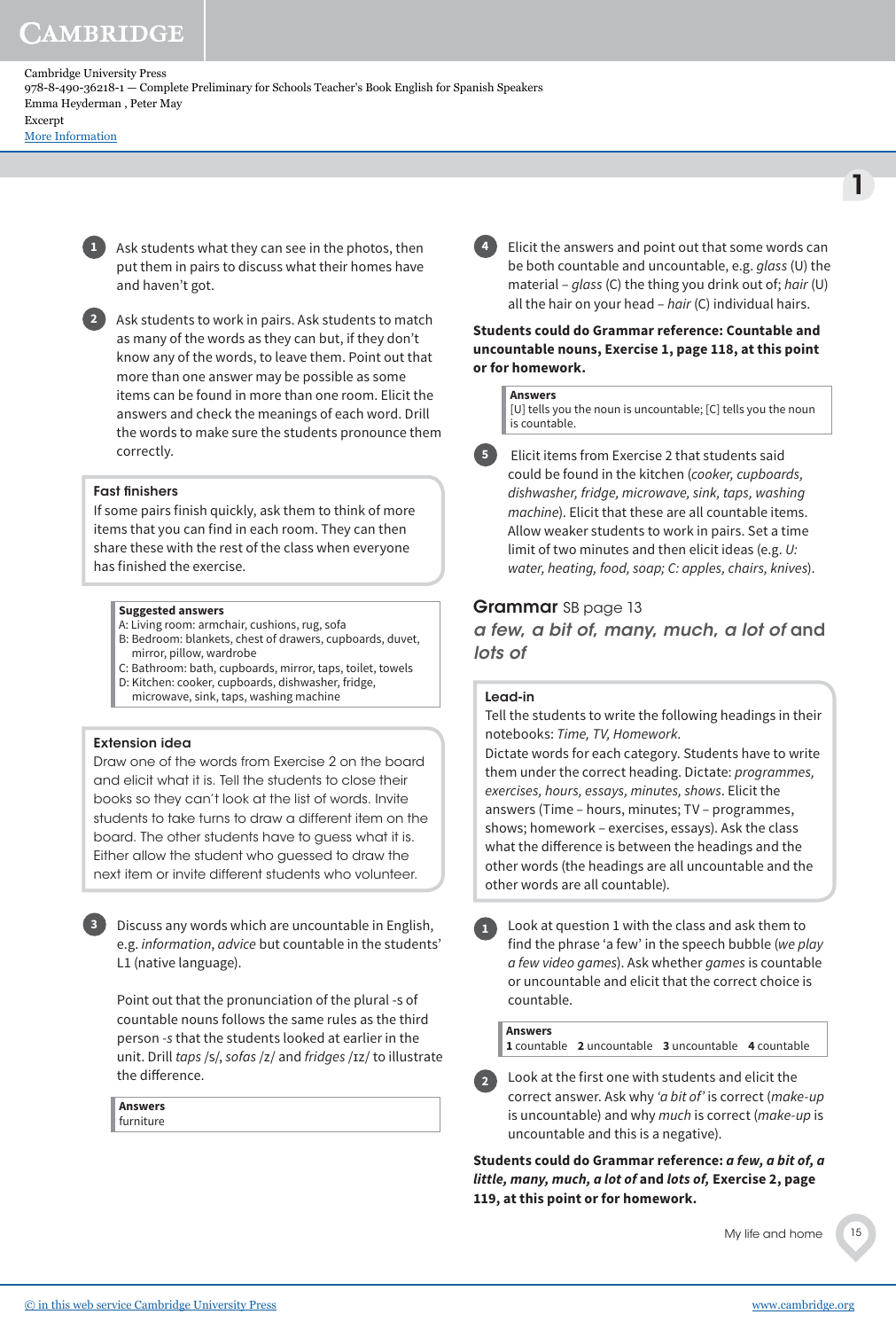[More Information](www.cambridge.org/9788490362181)

1

**Answers** 

**1** a bit of, much **2** much, a few **3** a few, a lot of **4** a lot of, lots of **5** much, a few, a lot **6** much, many

**3** Write Watch TV on the board. Elicit possible questions to ask, e.g. Do you watch much TV? How much TV do you watch? Do you watch many TV programmes? Monitor and help where necessary. Elicit surprising things students learned about their partners.

# Extension idea

Draw one of the words from Exercise 2 on the board and elicit what it is. Tell the students to close their books so they can't look at the list of words. Invite students to take turns to draw a different item on the board. The other students have to guess what it is. Either allow the student who guessed to draw the next item or invite different students who volunteer.

- **Grammar reference pages 118–119:** A few, a bit of, a little, many, much, a lot of and lots of
- **Workbook page 6**

# Speaking Part 1 SB page 14 Prepositions of place

# Lead-in

Write in the middle of the board: Personal Information. Around it, write family and school. Students work in pairs and copy what you have written and try to think of as many other topics as they can. Set a time limit of one minute and elicit ideas. Now under the word family on the board write: Have you got any brothers or sisters? Under school write: Which school do you go to? Give students two more minutes to think of one question for each of their topics. Students now ask and answer the questions in pairs.

**1** When students have finished the exercise, elicit more sentences about the classroom, e.g. There is a desk on the left of the board.

**Answers 1** at **2** in **3** at **4** on **5** at **6** on

**2** To make the activity easier, tell the students to draw a plan of the rooms of their own house. They swap plans with their partner and describe the position of a few items using on, in, at, on the left and on the right for their partner to draw. Allow three minutes for each student to describe different objects.

**3** Elicit the answers and point out that we don't use an article with at home / school / work.

**Answers**

at (school, etc.), in (a town, etc.), on (the coast, etc.)

**4** When students have finished, they can work in pairs and take it in turns to ask and answer the questions as if they were Matteo.

**Answers 2** How old are you? c **3** Where do you live? a **4** Do you study English at school? e **5** Do you like it? b

# **Students could do Grammar reference: Prepositions of place, Exercise 1, page 119, at this point or for homework.**



**5** Depending on where the students' town is located, elicit or check how they would give its location, e.g. in the middle of; in the mountains; on the River (Thames).

**6** When students have finished the dialogue, ask them to act it out in pairs and to correct each other if necessary.

#### Fast finishers

Students look at the words in Exercise 3 and ask their partner where different things are. For each place or object their partner has to give two answers, e.g. Where's Barcelona? It's in Spain. It's on the coast. Put some ideas on the board to help students with ideas if they need them, e.g. Buckingham Palace, The Trevi Fountain, Tokyo.

**Answers**

**2** in **3** do you come **4** in **5** do you live **6** at **7** do you go **8** in **9** do you enjoy **10** in **11** at **12** at

**7** Elicit the answers one line at a time and then play the recording of that line for students to check.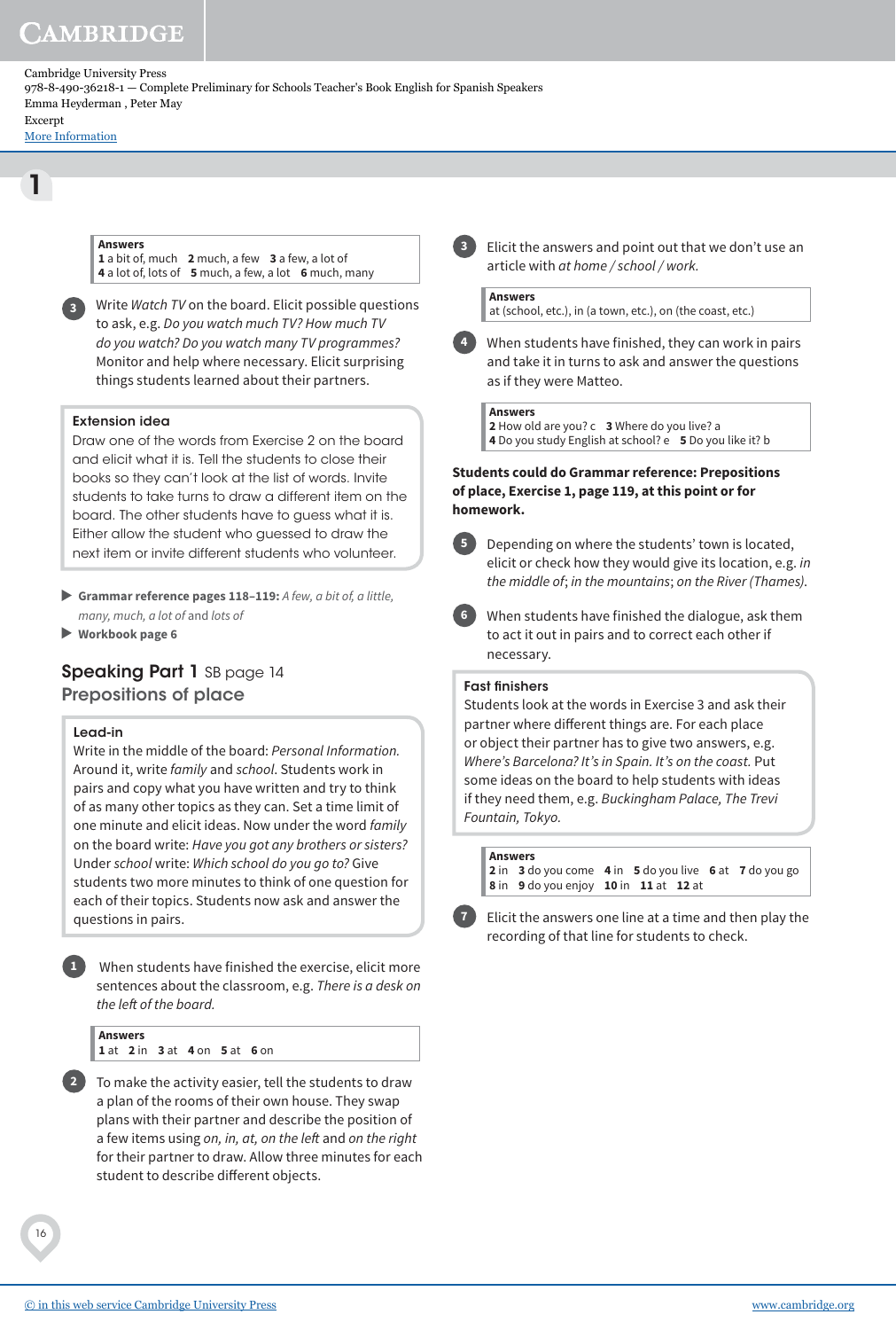# **AMBRIDGE**

Cambridge University Press 978-8-490-36218-1 — Complete Preliminary for Schools Teacher's Book English for Spanish Speakers Emma Heyderman , Peter May Excerpt

[More Information](www.cambridge.org/9788490362181)

# Speaking Part 1 (individual questions)

Go through the exam advice with the students. Ask why these things are important: 1 Make a good impression at the start. 2 If they can't hear you, they can't assess you properly. 3 If you add more information, it shows the examiner that you have more knowledge of English. Point out that students won't gain extra marks for any information that doesn't answer the

**8** Tell the class that only the student asking the questions should have their books open while doing the activity. The other student should answer the questions as fully as possible while also being friendly, polite and speaking clearly. They then swap roles and repeat the activity and give each other feedback on how well they followed the exam advice.

# Extension idea

question.

Students work with a different partner and ask each other the questions from the lead-in activity so that the students answering don't know in advance what the questions will be. If students didn't do the leadin, elicit some ideas for new questions, e.g. *Have you got any brothers or sisters? Which school do you go to?* Students think of questions in pairs, then change pairs and ask and answer their new questions.

 **Grammar reference page 119: Prepositions of place Workbook page 4**

# Writing Part 1 SB page 15

# Lead-in

Ask students to think about an email they wrote recently. They should think about who it was to and what it was about. If they never write emails, ask about the last text they wrote. Students then work in small groups to tell each other their information.

**1** When students have found all the information, elicit the style of writing they will use in an email to a friend (informal, friendly).

# **Answers**

**2** an email plus four notes that you have made

**3** an email in reply

**4** Alex's parents will let her/him stay at your house for two weeks; brilliant. **5** which would be the best month for her/him to visit; when

he/she can come and why that would be the best month **6** what your home is like

**7** which things he/she should bring

# Writing Part 1 (an email)

Go through the exam advice with the students

and point out why the first piece of advice is important (because in the second task, students will have a choice of two writing tasks).



1

**2** Elicit the answers and ask students why paragraphs are useful (to organise information and make it easier to read).

# **Answers**

**1** five **2** Brilliant!: first, say when and why: second, Describe: third, Suggest: fourth **3** two **4** at my place, on the coast, in a three-bedroom flat, on the fifth floor, in a quiet neighbourhood, at weekends, in July, in the summer, usually, sometimes, hardly ever

**3** Before students complete the table with their own ideas, elicit phrases that Frankie used: Brilliant – I'm so happy; I'm really looking forward to it; Say when and why – Summer is lovely; July would be the perfect time; Describe – three-bedroom flat; on the fifth floor; in a quiet neighbourhood; with modern furniture; a large balcony; Suggest – I'd recommend bringing … .

**4** Set a 15-minute time limit for the email. Explain that they get 45 minutes to write two texts in the exam but that includes planning time so fifteen minutes is only a little less than they will have in reality. Students write on a piece of paper without writing their name at the end so they are anonymous.

My life and home